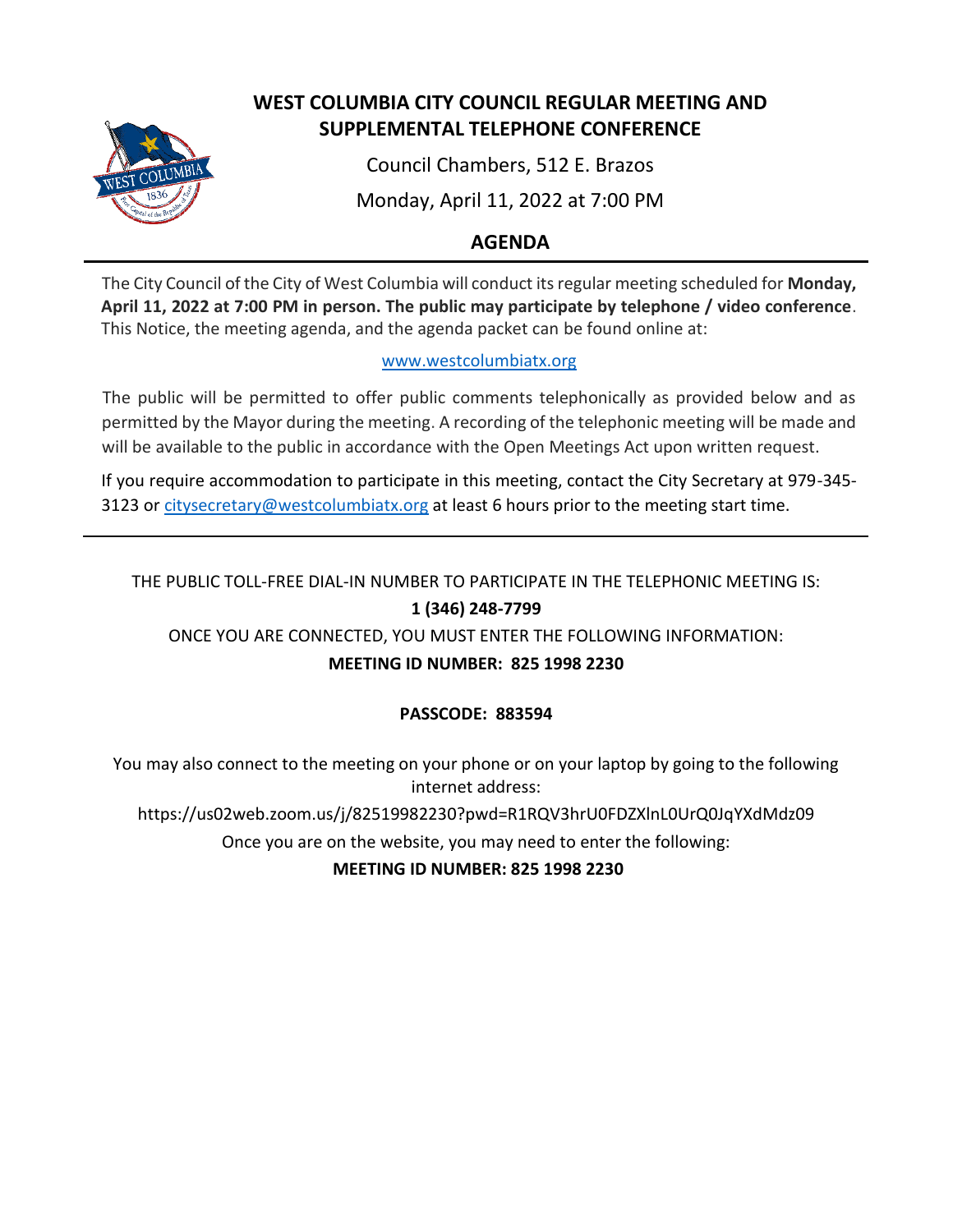The Agenda for this April 11th, 2022 meeting will be as follows:

### **INVOCATION & PLEDGES.**

#### **ROLL CALL OF COUNCIL.**

#### **MAYOR AND CITY COUNCIL GREETINGS.**

1. Fair Housing Month Proclamation

#### **PRESENTATION(S).**

#### **CITIZEN'S COMMENTS.**

*Members of the public wishing to address Council should seek recognition by raising their hand, and when acknowledged, move to the podium and state their name and address. Specific factual information or a recitation of existing policy may be furnished in response to an inquiry made by a member of the general public but any deliberation, discussion or decision with respect to any subject about which the inquiry was made that is not on the agenda shall be limited to a proposal to place such subject on the agenda of a future meeting for which notice is provided in compliance with the Texas Open Meetings Act. The public is requested to limit presentation of comments regarding agenda and non-agenda items to five (5) minutes.*

#### **CITY MANAGER'S REPORT.**

2. City Manager's Reports

### **CONSENT AGENDA.**

- 3. Approval of Minutes from Previous Meeting(s)
- 4. City Treasurer Reports
- 5. Police Department Reports
- 6. Municipal Court Reports
- 7. Code Enforcement and Fire Marshal's Reports
- 8. Fire Department Reports
- 9. Public Works Reports
- 10. Consider Brazoria County Mosquito District's Request for Aerial Spraying

## **ITEMS REMOVED FROM CONSENT AGENDA.**

#### **PUBLIC HEARINGS.**

#### **NEW BUSINESS.**

- 11. Consider Request Regarding Stark BLK I LOT I1-LOT I1A (PT W I AC) ACRES .88 AUSTIN ST.
- 12. Consider Delinquent Tax Collection Report Mike Darlow, Atty. Perdue, Brandon, Fielder, Collins & Mott
- 13. Public Improvement District Presentation by Mark McLiney
- 14. Consider Setting 2022/2023 Budget Calendar
- 15. Consider Resolution Amending the Fee Schedule
- 16. Consider Resolution Authorizing Local Matching Funds for FEMA Hazard Mitigation Assistance Grant Project